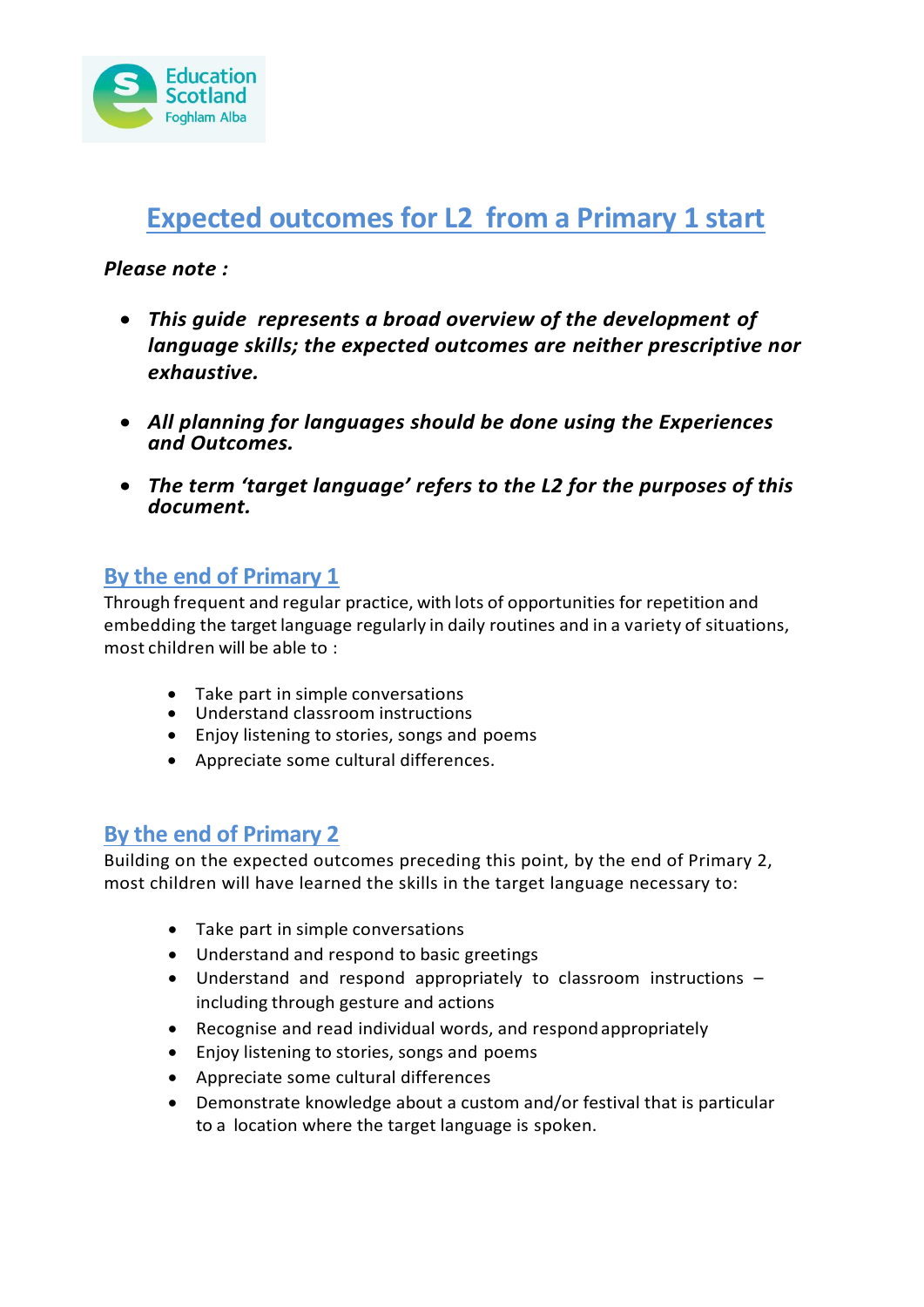

# **By the end of Primary 3**

Building on the expected outcomes preceding this point, by the end of Primary 3, most children will have learned the skills in the target language necessary to:

- Take part in simple conversations
- Understand and respond to greetings with increasing confidence and accuracy
- Understand and respond appropriately to classroom instructions
- Recognise and read basic sentences, and respond appropriately –possibly
- Read/ read aloud with increasing confidence from familiar texts
- Write some high frequency words.

#### **By the end of Primary 4**

Building on the expected outcomes preceding this point, by the end of Primary 4, most children will have learned the skills in the target language necessary to:

- Exchange personal language orally and written
- Understand and respond to questions with increasing confidence and accuracy
- Read / read aloud with increasing confidence from familiar texts as well as attempting unfamiliar and more challenging texts
- Enjoy listening to stories, songs and poems
- Demonstrate knowledge about cultural differences, customs and festivals particular to a location where the target language is spoken
- Pronounce letter and blend sounds in the target language
- Use the target language with increasing confidence and accuracy in the four skills of reading, writing, listening and talking

## **By the end of Primary 5**

Building on the expected outcomes preceding this point, by the end of Primary 5, most children will have learned the skills in the target language necessary to:

- Take part more independently in simple conversations and transactions
- Use language orally and written, including more spontaneous language
- Understand and respond to questions with increasing confidence and accuracy
- Read / read aloud with increasing confidence from familiar texts as well as attempting unfamiliar and more challenging texts
- With appropriate support/ resources, write with increasing confidence
- Make word-sound association in the target language and apply this with increasing confidence when decoding text
- Engage with simple texts of different genres in the target language
- Use a bilingual dictionary to support vocabulary development
- Continue to build on knowledge of cultural differences to learn about